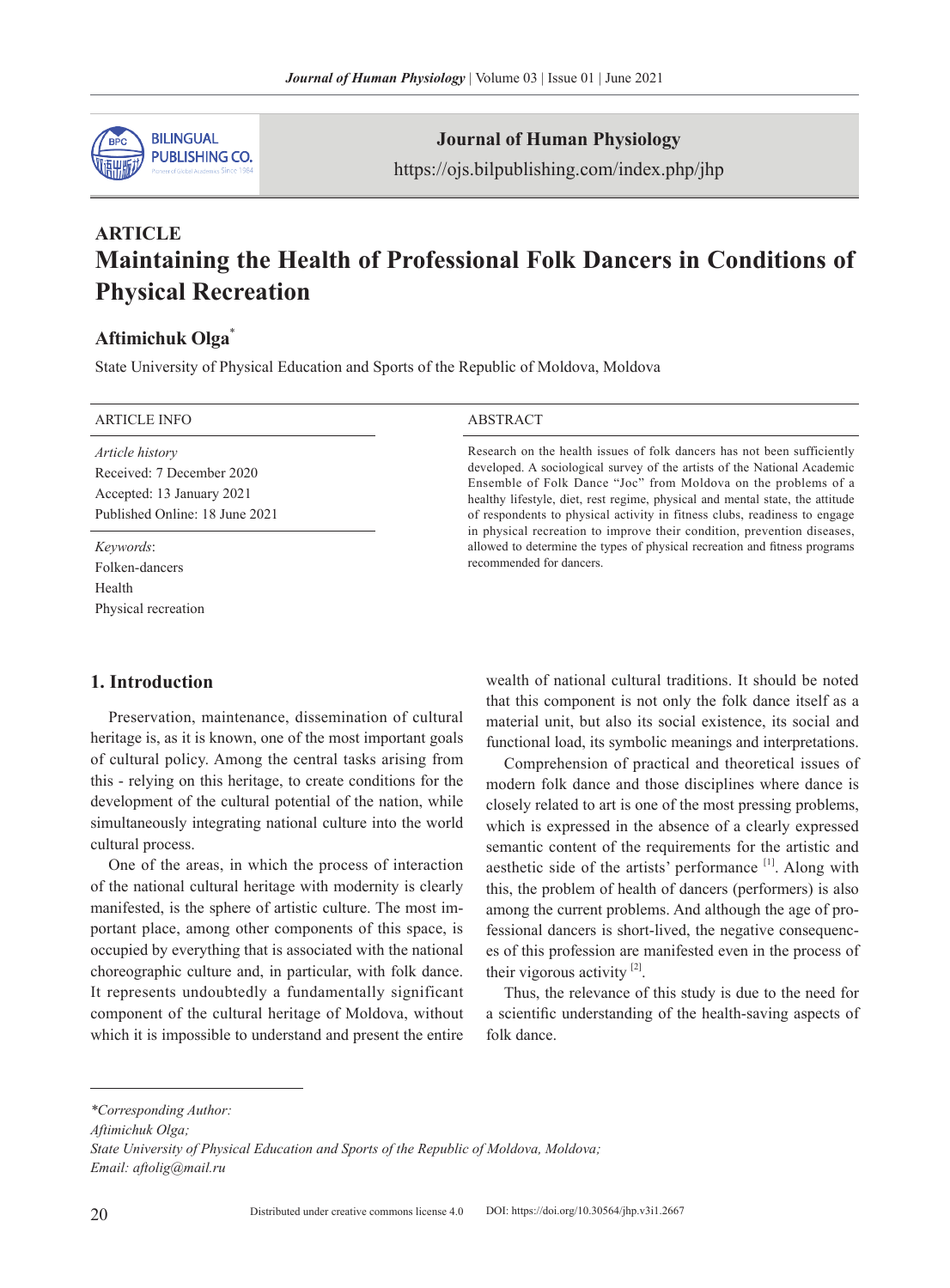In the specialized literature available to us, a scientifically grounded approach to solving the problem of dancers' health in conditions of physical recreation and determining the appropriate means has not been revealed.

### **2. Methodology**

The purpose of our research was to identify the means of physical recreation that contribute to the maintenance of the health of professional folk dancers.

The set up goal was resolved using the following research methods: theoretical analysis and generalization of specialized literature data, analysis of the rehearsal process of folk dancers, pedagogical observations, sociological survey, mathematical processing and interpretation of statistical data.

The research was carried out at the bases of the State University of Physical Education and Sports of the Republic of Moldova and the National Academic Ensemble of Folk Dance "Joc".

To determine the main and secondary factors, one way or another, contributing to the development of diseases in dancers, a survey of the artists of the National Academic Ensemble of Folk Dance "Joc" was conducted.

The questionnaire included 34 questions, within which 5 additional questions were asked. The questions given identified the following issues:

- − lifestyle;
- − food style;
- − rest mode;
- − the level of employment;
- − physical and mental condition;
- − the presence of diseases;

− the attitude of respondents to physical activity in fitness clubs;

− willingness to engage in physical recreation to improve their condition and prevent diseases.

The sociological survey was conducted in order to determine the optimal fitness programs for the prevention of diseases of professional dancers.

## **3. Results and Discussion**

The survey involved 30 respondents aged 16-45 years. Of these, 15 are men and 15 are women. The questions of the questionnaire at the age of 16-18 years old were answered by 3 men and 3 women, at the age of 19-29 years  $-7$  men and 6 women, at the age of 30-45 years  $-5$  men and 6 women. Thus, in percentage terms, the presented ages were (Figure 1): adolescence  $-20\%$ , where 50% were men and  $50\%$  – women; youth age – 43.33%, of which 53.85% are men and 46.15% are women; mature  $age - 36.67\% - men - 45.45\%$ , women - 54.55%.



**Figure 1.** Composition of respondents

Analyzing the answers of the respondents, it can be noted that among the dancers who maintain an improper diet (frequent snacks, fast food, sugary carbonated drinks, eating food that does not contain a sufficient amount of protein, complex carbohydrates, vitamins and microelements) make up 86.67% (Figure 2). This can be compared with the percentage of dancers who prefer passive rest – 83.33%. As you can see, the data for these items are almost identical, which indicates their interdependence. At the same time, among the dancers who prefer passive rest, near the TV and at the computer spend: 3-5 hours – 47.6%; less than 5 hours  $-52.4%$  of respondents.



Figure 2. Diet and rest of the respondents

It should be noted that most of the respondents (75%) spend 5-7 hours on sleep, while 18.33% sleep 4-5 hours or have insomnia, and only 6.67% get enough sleep, in 7-9 hours (Figure 3).



Although the profession of dancers reveals a lot of physical activity, which implies the absence of bad habits, still 9.7% of respondents does not exclude smoking, of which 6.37% are men, 3.33% are women.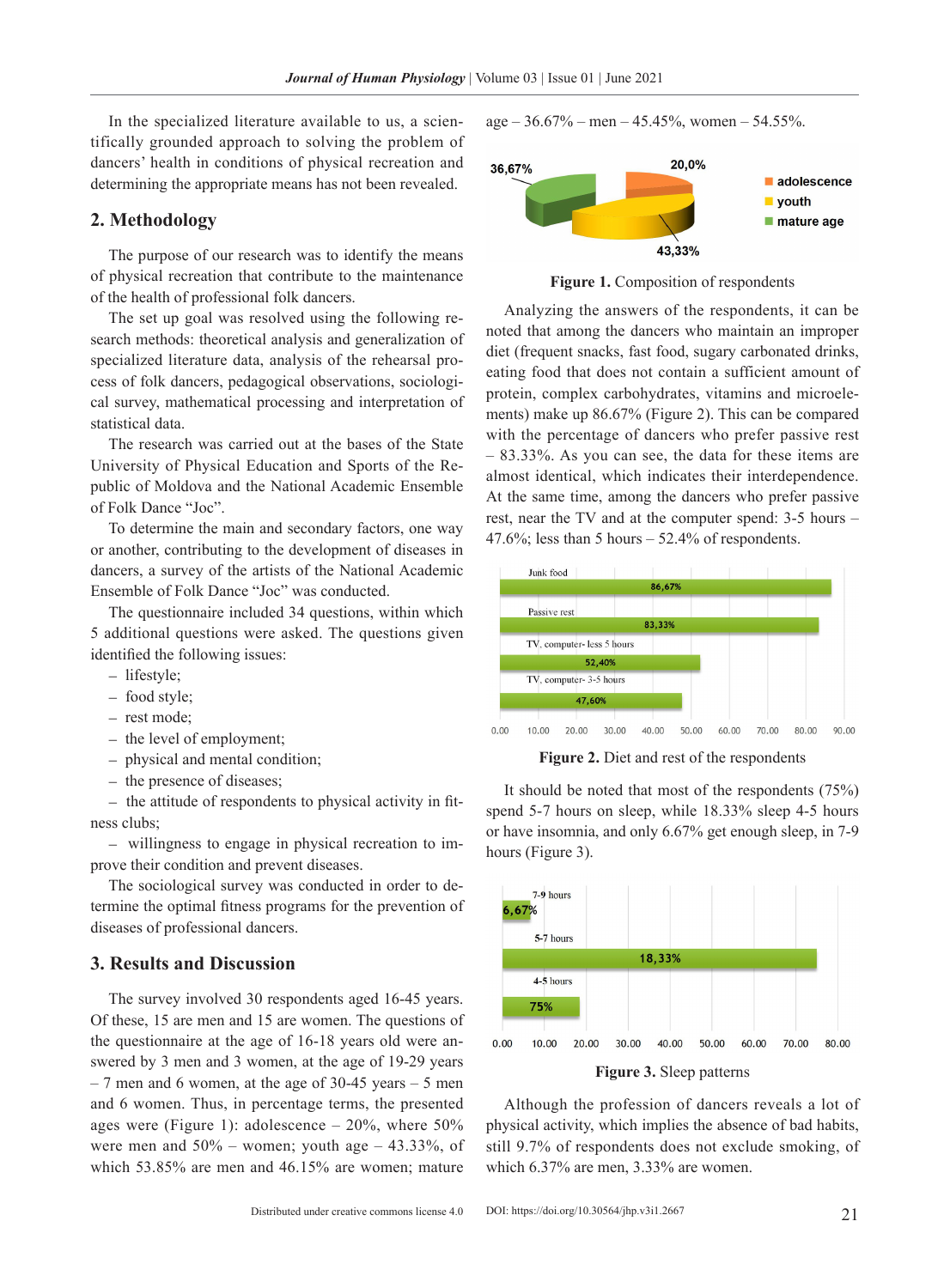The survey revealed 86.67% of respondents with diseases (osteochondrosis, migraine, varicose veins, arthralgia, etc.).

As it was expected, 100% of the dancers surveyed believe that health is important in a person's life. However, to the question about engaging in physical activity, the distribution of answers is as follows: 3.33% – exercise regularly (exercise, walking), 19.98% – periodically (go to the vacation home during the season, sometimes to the forest and the beach), 70.02% – episodically (extremely rarely) and 6.67% – answered "no" referring to the lack of time, increased fatigue, illness (Figure 4).



**Figure 4.** Respondents' answers to the question about physical exercise

To the question: "If you were offered a free subscription to a fitness club, would you find time to visit?", only 63.33% answered "yes", and from the entire composition of the ensemble these are respondents of adolescence and youth. This suggests that the level of income can influence a person's choice of a healthy lifestyle. In addition, among the choice of fitness programs, it was noted that for women, activities that have a restorative orientation not only in the physical aspect, but also in the psychological one were more attractive. Men, on the other hand, preferred power types in order to form a muscular constitution. These answers served as a starting point for the selection of fitness programs for dancers.

In general, when conducting a sociological study, the set goals have been achieved. It was revealed that such factors as promoting a healthy lifestyle, proper nutrition and fitness activity are of great importance in the fight against diseases.

Analysis of the results of the sociological survey of folk dancers "Joc" made it possible to reveal that along with the so-called "professional" diseases (diseases of the joints and blood vessels of the lower extremities, flat feet, varicose veins), problems of the psycho-emotional state (depression, aggression), dancers acquire this or another illness due to an improper lifestyle, which implies insufficient sleep, improper regimen and nutrition itself, there is no change in physical activity (physical culture and recreational activities).

In order to be able to extend their professional career,

professional dancers must include in their daily routine physical and recreational activities aimed at relieving psychological stress, stretching muscles and joints, strengthening large muscle groups, using breathing practices, concentration, centering and relaxation practices.

From this point of view, we have identified the types of physical recreation for all folk dancers [3]: *Health Walking, Running, Swimming, Rowing, Cycling, Rollerblading, Sports* and *Outdoor Games*; as well as fitness programs recommended for women: *Callanetics, Pilates, Fitball, Stretching, Yoga*, and *Bodybuilding* recommended for men.

# **4. Folk Dancers Recommendations for Physical Exercise**

When using strength exercises, light weights with multiple repetitions are recommended, in order to avoid unnecessary stress on the joints and ligaments  $[4]$ .

As part of the rehabilitation process, it is proposed to use a program consisting in alternating sub-tolerant, mixed and tolerant load regimes. The method of establishing tolerance to physical activity (on a treadmill or ergometer bicycle) with the identification of a "critical" heart rate and determination of the optimal one, makes it possible to more efficiently program physical activities.

In order to do this, it is recommended to set the limiting heart rate at which unfavourable shifts in dancers begin, both from the cardiovascular system and autonomic reactions, that is, find a "critical" pulse, calculate the optimal pulse and, focusing on it, build a physiological curve classes. To control and regulate a given program, it is recommended to use heart rate monitors, which make it possible to complete pedagogical control over group exercises, individualize physical activity in conditions of group exercises, and change the nature of the load without changing the set heart rate. All sets of exercises should be tailored to the individual characteristics of each dancer.

A general approach to the aerobic physical activity (walking, running, cycling, swimming, playing, etc.) is to exercise it in the fresh air. However, in some cases, you can exercise not only in the fresh air, but also in a room that is equipped with cardiovascular equipment  $^{[5]}$ .

#### **5. Conclusions**

As a result of studying specialized literature in the field of physical recreation, health-improving training, we have noted that research on the problems of maintaining health in people whose profession involves significant physical activity (athletes, ballet dancers, pop and folk dancers) have not been sufficiently developed. Basically, they are